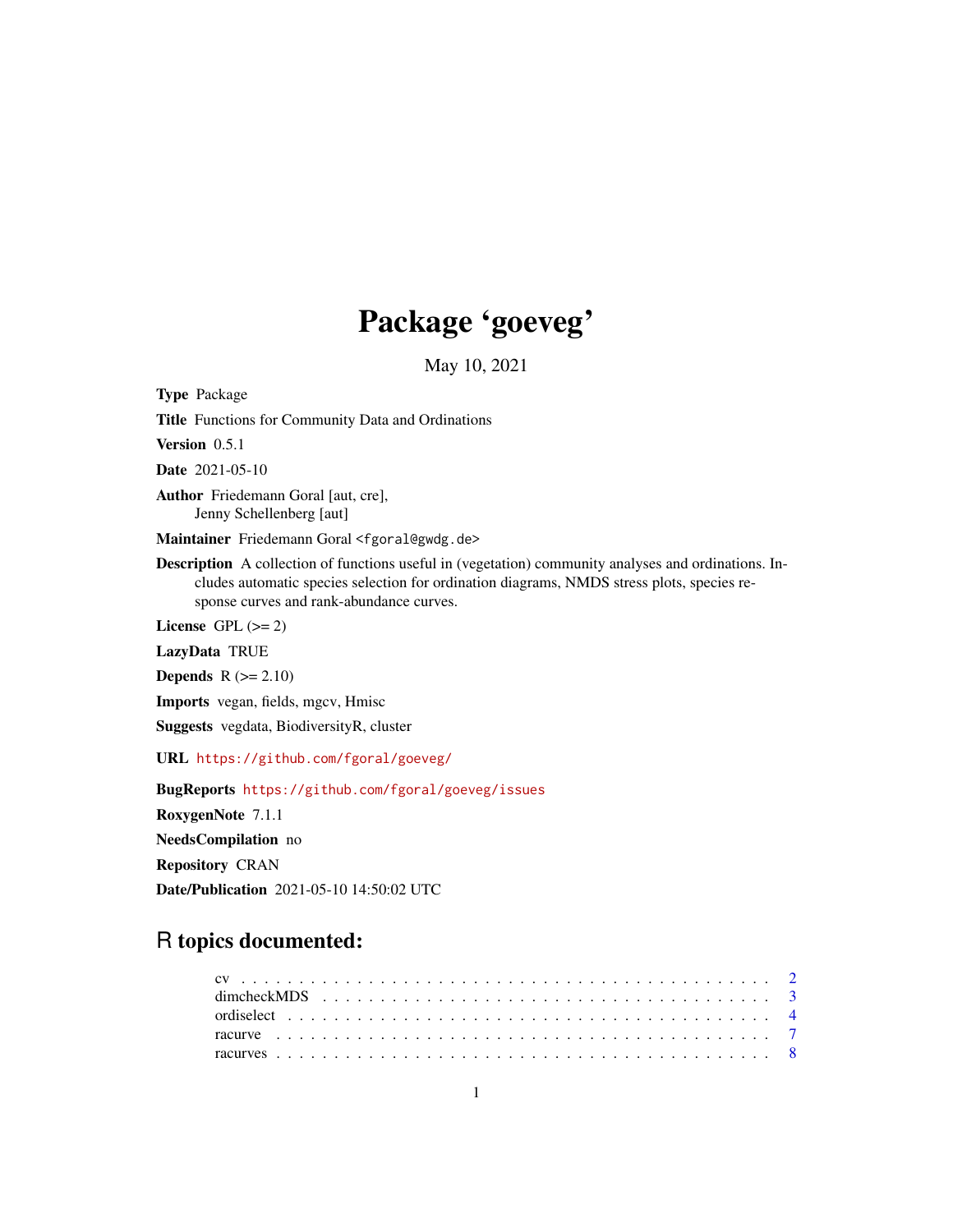<span id="page-1-0"></span>

| Index |  |  |  |  |  |  |  |  |  |  |  |  |  |  |  |  |  |  |  | - 15 |
|-------|--|--|--|--|--|--|--|--|--|--|--|--|--|--|--|--|--|--|--|------|
|       |  |  |  |  |  |  |  |  |  |  |  |  |  |  |  |  |  |  |  |      |
|       |  |  |  |  |  |  |  |  |  |  |  |  |  |  |  |  |  |  |  |      |
|       |  |  |  |  |  |  |  |  |  |  |  |  |  |  |  |  |  |  |  |      |
|       |  |  |  |  |  |  |  |  |  |  |  |  |  |  |  |  |  |  |  |      |
|       |  |  |  |  |  |  |  |  |  |  |  |  |  |  |  |  |  |  |  |      |

cv *Coefficient of variation (CV)*

#### Description

Compute the coefficient of variation (CV). The CV, also known as relative standard deviation (RSD), is a standardized measure of dispersion of a probability distribution or frequency distribution. It is defined as the ratio of the standard deviation to the mean and is often expressed as a percentage. In contrast to the standard deviation, it enables comparison between datasets as the CV is independent of the unit in which the measurement has been taken. If na.rm is TRUE then missing values are removed before computation proceeds.

#### Usage

 $cv(x, na.rm = FALSE)$ 

#### Arguments

|       | a numeric vector                           |
|-------|--------------------------------------------|
| na.rm | logical. Should missing values be removed? |

#### Value

A numeric scalar – the sample coefficient of variation.

# Details

The coefficient of variation (CV) should be computed only for data measured on a ratio scale, as these are the measurements that can only take non-negative values. The CV may not have any meaning for data on an interval scale.

According to Dormann 2017 CV-values below 0.05 (5%) indicate very high precision of the data, values above 0.2 (20%) low precision. However, this is considered as a rule of thumb. In studies of highly variable systems (e.g. some ecological studies) CV values above 1 may occur.

The CV of a zero-length vector (after removal of NAs if na.rm = TRUE) is not defined and gives an error. If there is only a single value, sd is NA and cv returns NA.

#### References

Dormann, C. (2017). Parametrische Statistik. Verteilungen, maximum likelihood und GLM in R. *Springer*. doi: [10.1007/9783662546840](https://doi.org/10.1007/978-3-662-54684-0)

"What is the difference between ordinal, interval and ratio variables? Why should I care?" *Graph-Pad Software Inc*. <https://www.graphpad.com/support/faqid/1089/>.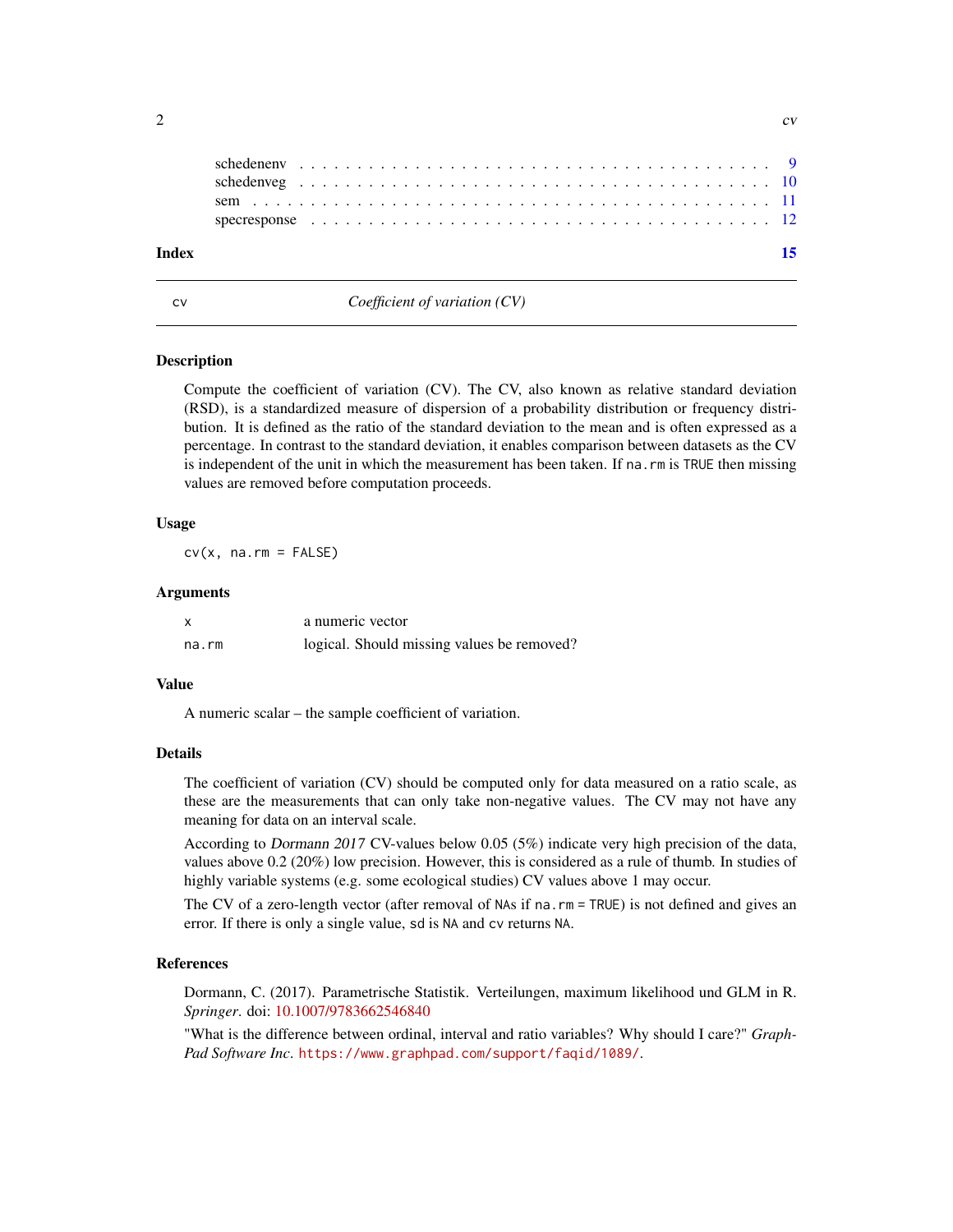### <span id="page-2-0"></span>dimcheckMDS 3

### See Also

[sd](#page-0-0)

# Examples

## Calculate CV for variable soil depth cv(schedenenv\$soil\_depth)

dimcheckMDS *Stress plot/Scree plot for NMDS*

# Description

This function provides a simple plot of stress values for a given number of tested dimensions (default  $k = 6$ ) in NMDS. This stress plot (or scree plot) shows the decrease in ordination stress with an increase in the number of ordination dimensions. It is based on function [metaMDS](#page-0-0) (vegan package) and uses the monoMDS engine.

# Usage

```
dimcheckMDS(
  matrix,
  distance = "bray",
  k = 6,
  trymax = 20,
  autotransform = TRUE
\mathcal{L}
```
### Arguments

| matrix        | Community data, a matrix-like object with samples in rows and species in columns.         |
|---------------|-------------------------------------------------------------------------------------------|
| distance      | Dissimilarity index used in vegdist.                                                      |
| k             | Number of dimensions (default $k = 6$ ).                                                  |
| trymax        | Maximum number of random configuration for iterative search search of stable<br>solution. |
| autotransform | Whether to use transformation (see metaMDS) or not. Default is autotransform<br>$=$ TRUE. |

#### Value

A numeric vector of length *k* containing stress values for *k* dimensions.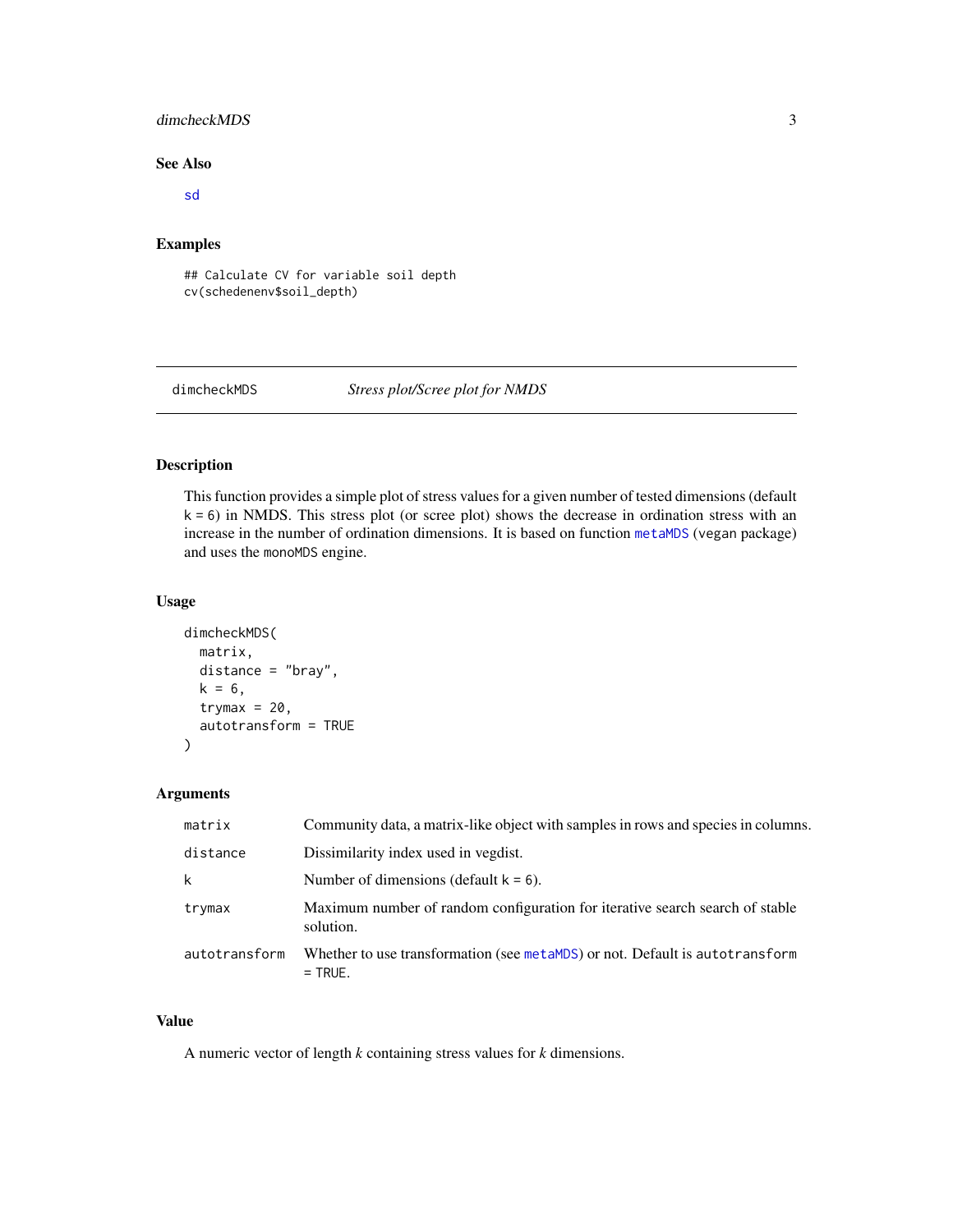#### <span id="page-3-0"></span>Details

Goodness of Non-metric multidimensional scaling (NMDS) is measured by stress value. The lower the stress value, the better fit of original distances/dissimilarities and projected distances in ordination diagram is reached. Stress value depends on dimensionality; it is decreasing with increasing dimensionality. On the other hand, stress-reduction does not mean to maximise interpretation capability. Low-dimensional projections are often better to interpret and are so preferable for interpretation issues. The stress plot (or sometimes also called scree plot) is a diagnostic plots to explore both, dimensionality and interpretative value. It provides dimension-dependent stress reduction and curve estimate gives indices for meaningful stress reduction with increasing dimensionality. Furthermore, another diagnostic plot for detecting best dimension for projection of NMDS, the Shepard diagram ([stressplot](#page-0-0)) is recommended for detecting best dimensionality in NMDS.

Clarke 1993 suggests the following guidelines for acceptable stress values:  $< 0.05$  = excellent,  $< 0.10$  $=$  good,  $< 0.20 =$  usable,  $> 0.20 =$  not acceptable. The plot shows the border of the 0.20 stress value limit. Solutions with higher stress values should be interpreted with caution and those with stress above 0.30 are highly suspect.

#### Author(s)

Jenny Schellenberg (<jschell@gwdg.de>) and Friedemann Goral (<fgoral@gwdg.de>)

#### References

Clarke, K. R. (1993). Non-parametric multivariate analysis of changes in community structure. *Austral J Ecol* 18: 117-143. doi: [10.1111/j.14429993.1993.tb00438.x](https://doi.org/10.1111/j.1442-9993.1993.tb00438.x)

#### See Also

[metaMDS](#page-0-0) [stressplot](#page-0-0)

#### Examples

## Use of function with default values dimcheckMDS(schedenveg)

## Use of function for testing 10 dimensions dimcheckMDS(schedenveg, k = 10)

ordiselect *Species selection for ordination plots*

#### Description

This function simplifies the selection of relevant species in ordination diagrams. It works with result objects from vegan package. The selection can be based upon cover abundances, frequency values and/or species fit to multivariate analysis. The result is a vector of names of the selected species and can be used for the select argument in ordination plots.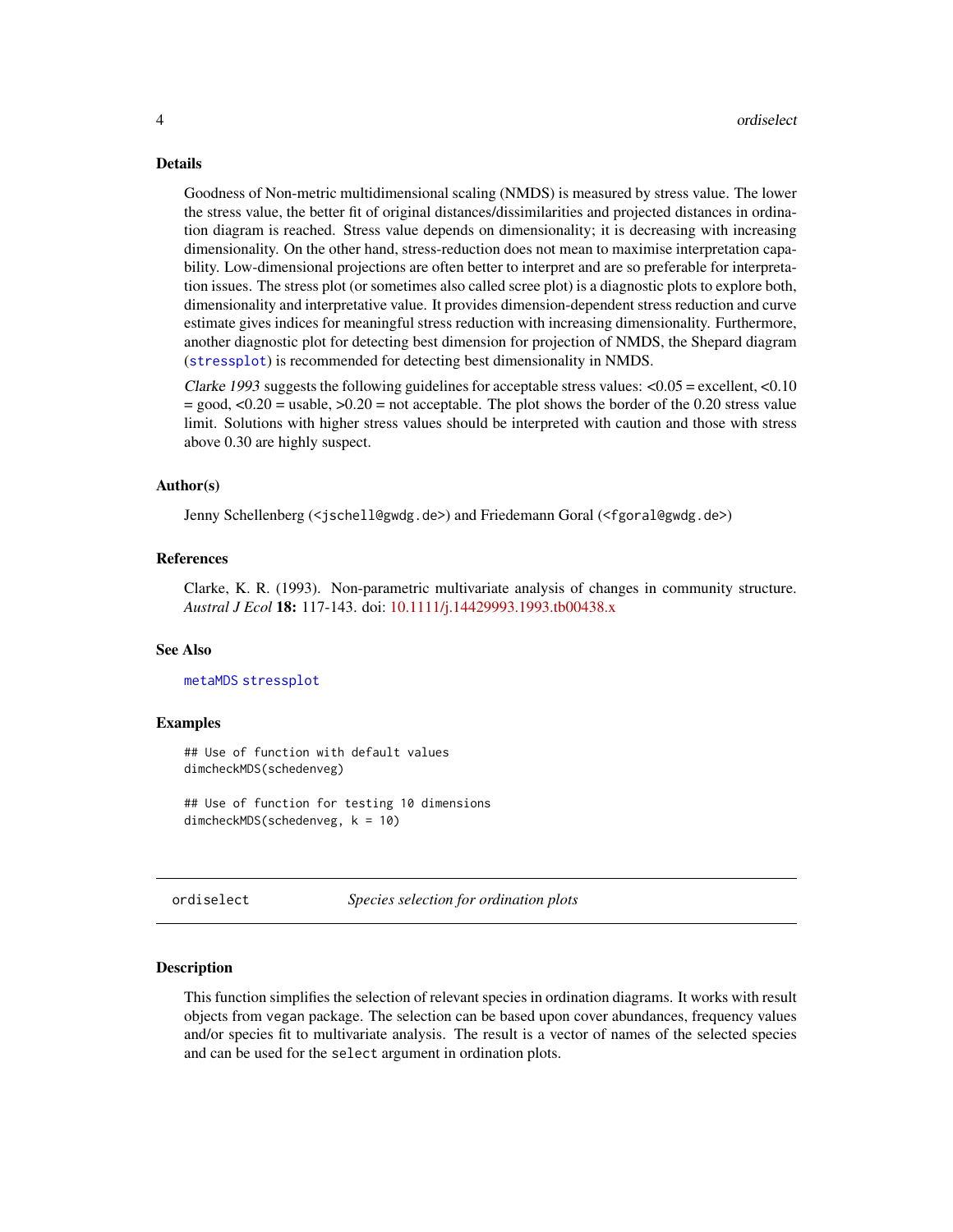#### <span id="page-4-0"></span>ordiselect 5

# Usage

```
ordiselect(
 matrix,
  ord,
  ablim = 0.9,
  fitlim = 1,
  choices = c(1, 2),
  method = "axes",env,
  p.max = 0.05,
  freq = FALSE,na.rm = FALSE
)
```
# Arguments

| matrix  | Community data, a matrix-like object with samples in rows and species in columns.                                  |
|---------|--------------------------------------------------------------------------------------------------------------------|
| ord     | vegan ordination result object (e.g. from decorana, cca or metaMDS).                                               |
| ablim   | Proportion of species with highest abundances to be displayed. Value between<br>$0$ and $1$ .                      |
| fitlim  | Proportion of species with best fit to be displayed. Value between 0 and 1.                                        |
| choices | Axes shown.                                                                                                        |
| method  | The species fit method: "axes" or "vars". See details for methods.                                                 |
| env     | Fitted environmental variables (result object of env $fit$ ). Only used if method =<br>"vars".                     |
| p.max   | Significance limit for variables used in method = "vars".                                                          |
| freg    | Whether to use cover abundances (= default) or frequencies of matrix. If TRUE,<br>frequencies of species are used. |
| na.rm   | Set to TRUE if your ordination object has NAs (e.g. due to selection)                                              |

# Value

A vector of variable length containing the names of selected species from matrix.

#### Details

Two methods for species fit are implemented.

- In method = "axes" species scores are used for selecting best fitting species. This is the default method. The basic assumption is that species that show high correlations to ordination axes have good fit to the gradient. High scores along ordination axes mean high correlation. In this method, all species with high correlations to ordination axes will be filtered.
- In method = "vars" environmental variables are used for selecting best fitting species. This is a distance-based approach for showing the species with best species-environment-correlation in ordination diagrams. Therefore Euclidean distances between species and environment variable centroids are calculated. Only high-responding species with very close or very far distances are considered.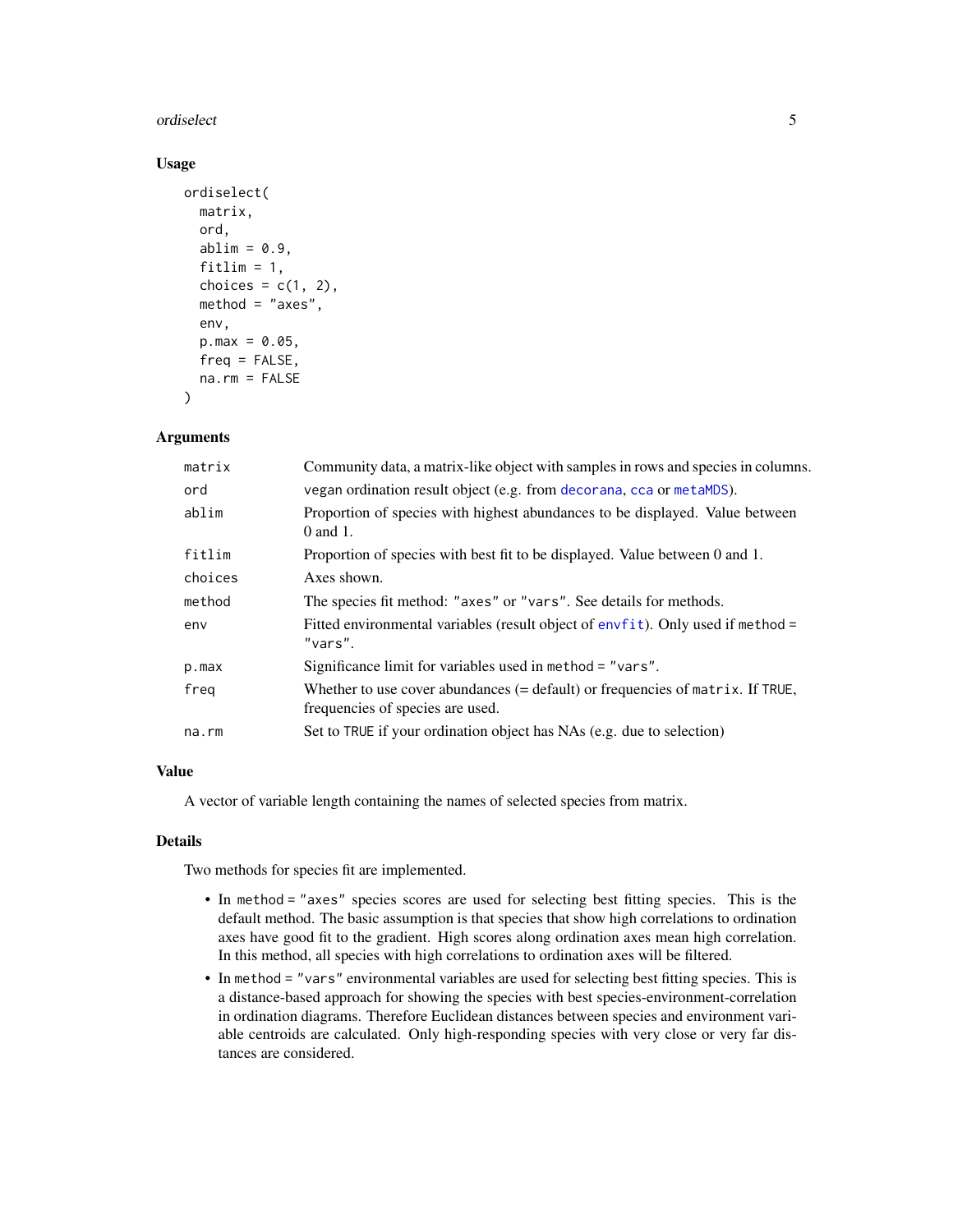If method = "vars" is used, the environmental variables need to be fitted with [envfit](#page-0-0) and the result of this function must be provided to the env argument. The p.max argument allows selection of only significant variables, default is  $p \cdot max = 0.05$ .

The two described methods work well both in eigenvalue-based and in distance-based ordinations. But note, that the distance-based approach for species fit is recommended for distance-based methods (e.g. NMDS), in which axes are arbitrary. If axes fit should be applied on distance-based ordination, species scores need to be calculated during the analysis, e.g. by selecting wascores = TRUE in [metaMDS](#page-0-0). On the other hand, distance calculation may be meaningless in Eigenvalue-based approaches. However, both methods provide good option of objective reduction of visible species in ordination plot for better interpretation issues.

The default for matrix input is a cover-abundance-matrix. This matrix should also be used for ordination.

If no limit is defined for one of the arguments ablim, fitlim, all species are displayed.

#### Author(s)

Friedemann Goral (<fgoral@gwdg.de>) and Jenny Schellenberg

#### Examples

```
## Calculate DCA
library(vegan)
scheden.dca <- decorana(schedenveg)
## Select the 30% most abundant species and call the result
limited <- ordiselect(schedenveg, scheden.dca, ablim = 0.3)
limited
## Use the result in plotting
plot(scheden.dca, display="n")
points(scheden.dca, display="sites")
points(scheden.dca, display="species",
   select = limited, pch=3, col="red", cex=0.7)
ordipointlabel(scheden.dca, display="species",
   select = limited, col="red", cex=0.7, add = TRUE)
## Select the 30% most frequent species with 50% best axis fit
limited <- ordiselect(schedenveg, scheden.dca, ablim = 0.3,
   fitlim = 0.5, freq = TRUE)
## Select the 30% most abundant species with 60% best environmental fit
## in NDMS for axes 1 & 3
nmds \le metaMDS(schedenveg, k = 3) # run NMDS
env13 <- envfit(nmds, schedenenv[,2:10], choices=c(1,3))
limited13 \leq ordiselect(schedenveg, nmds, ablim = 0.3, fitlim = 0.6,
   choices = c(1,3), method = "vars", env = env13)
```
<span id="page-5-0"></span>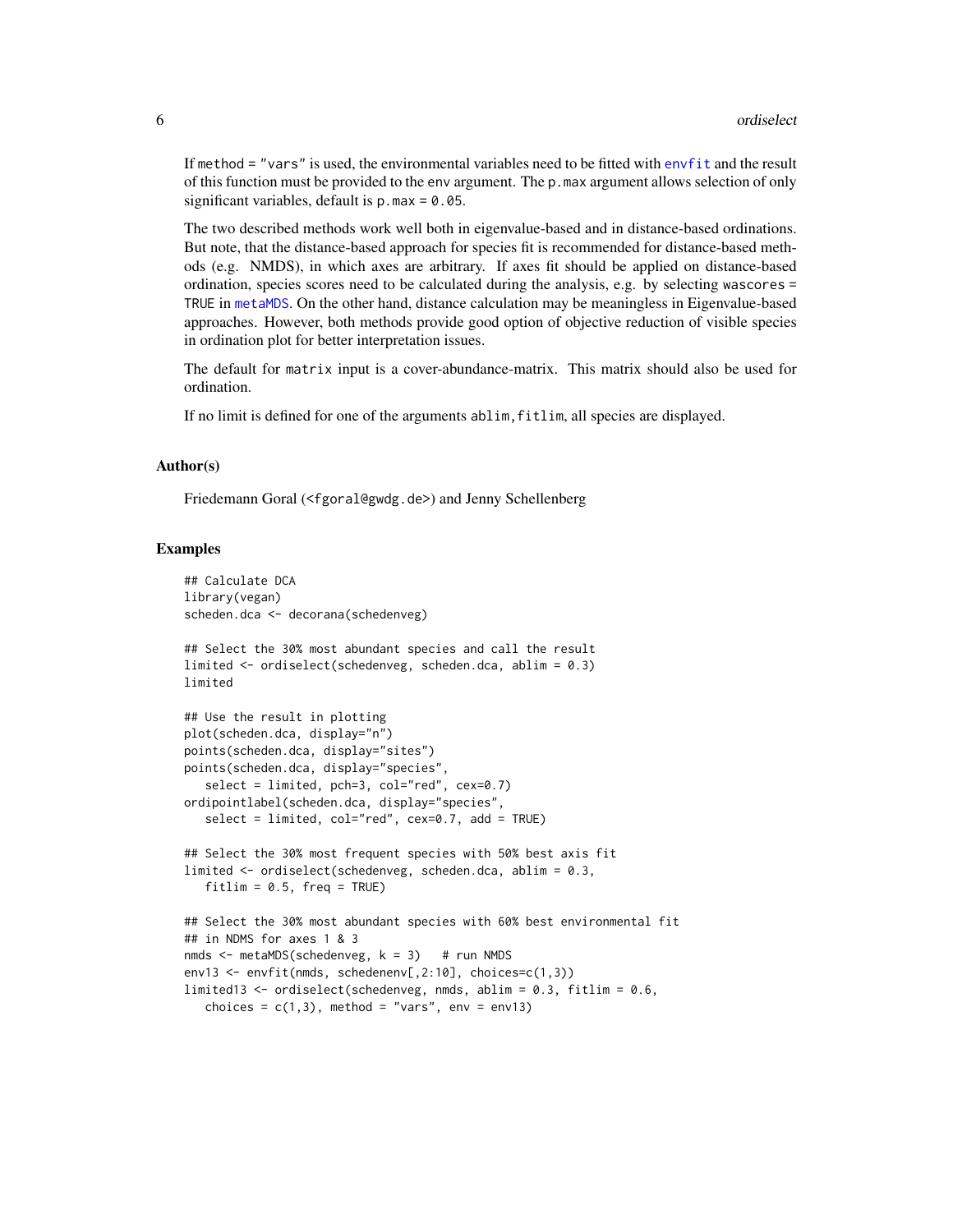<span id="page-6-1"></span><span id="page-6-0"></span>

#### Description

This function draws a rank-abundance curve for community data. You can optionally add labels for a selected number of species. If you wish to draw multiple rank-abundance curves for selected samples use [racurves](#page-7-1).

#### Usage

```
racurve(
 matrix,
 main = "Rank-abundance diagram",
 nlab = 0,ylog = FALSE,
  frequency = FALSE,
 ylim = NULL,
 xlim = NULL
)
```
#### Arguments

| matrix     | Community data, a matrix-like object with samples in rows.                                                                            |
|------------|---------------------------------------------------------------------------------------------------------------------------------------|
| main       | The main title (optional).                                                                                                            |
| nlab       | Number of labeled species (default = $0$ ). Species are labeled in decreasing order<br>beginning from the highest relative abundance. |
| ylog       | If set on TRUE the y-axis is displayed on a log-scale.                                                                                |
| frequency  | If set on TRUE frequencies of species are calculated instead of relative abun-<br>dances.                                             |
| xlim, ylim | Define axis limits                                                                                                                    |

### Value

Returns an (invisible) list composed of:

| abund     | abundances of each species (in decreasing order)          |
|-----------|-----------------------------------------------------------|
| rel.abund | relative abundances of each species (in decreasing order) |
| frea      | frequency of each species (in decreasing order)           |

#### Details

Rank abundance curves or Whittaker plots (see Whittaker 1965) are used to display relative species abundance as biodiversity component. They are a means to visualize species richness and species evenness.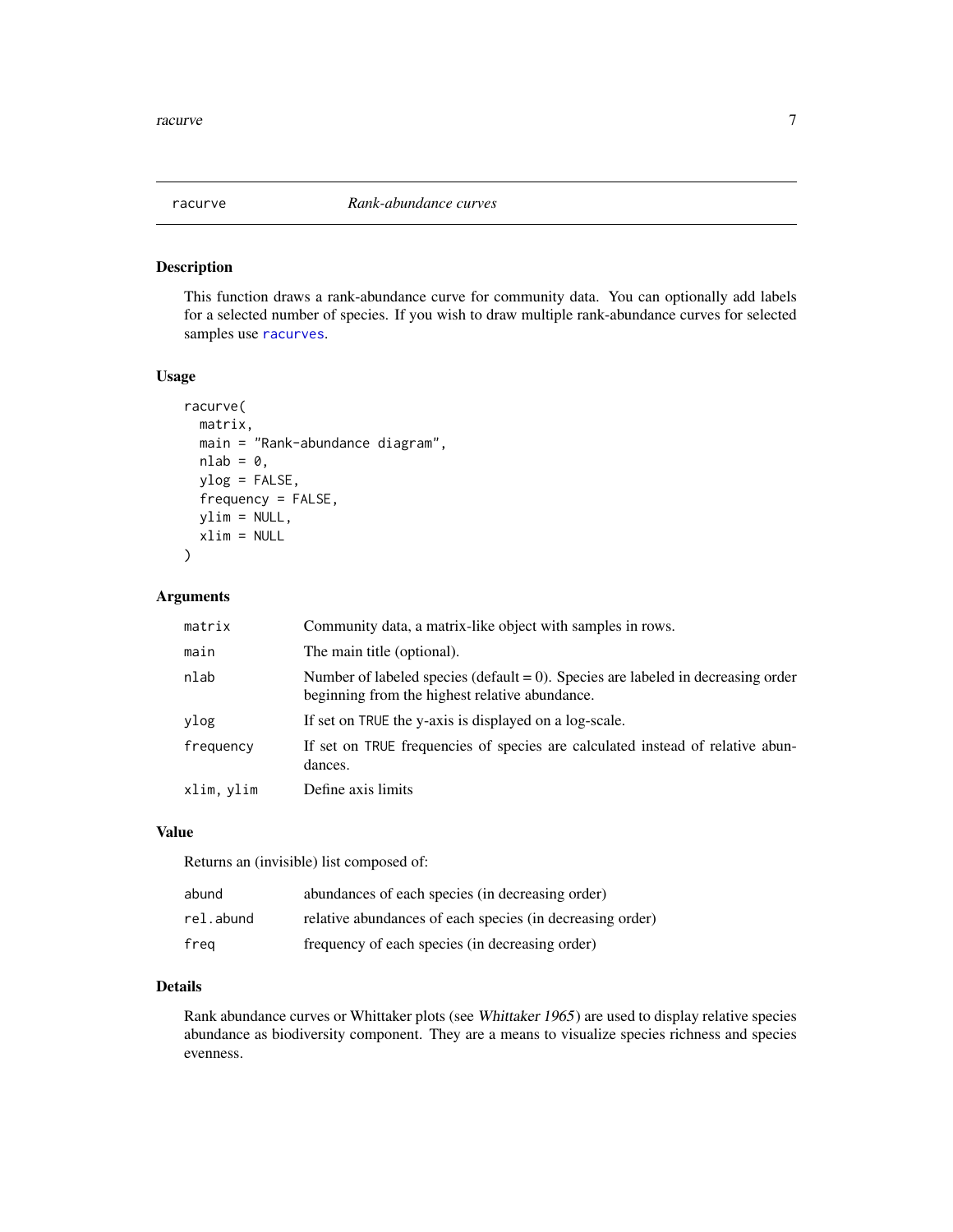#### <span id="page-7-0"></span>Author(s)

Friedemann Goral (<fgoral@gwdg.de>)

#### References

Whittaker, R. H. (1965). Dominance and Diversity in Land Plant Communities: Numerical relations of species express the importance of competition in community function and evolution. *Science* 147 : 250-260. doi: [10.1126/science.147.3655.250](https://doi.org/10.1126/science.147.3655.250)

# See Also

[racurves](#page-7-1) for multiple curves and [rankabundance](#page-0-0) from package BiodiversityR for a more sophisticated function

#### Examples

```
## Draw rank-abundance curve
racurve(schedenveg)
## Draw rank-abundance curve and label first 5 species
racurve(schedenveg, nlab = 5)
## Draw rank-abundance curve with log-scaled axis
racurve(schedenveg, ylog = TRUE)
```
## Draw rank-abundance curve with frequencies and no main title racurve(schedenveg, frequency = TRUE, nlab = 1, main =  $"$ )

<span id="page-7-1"></span>racurves *Multiple rank-abundance curves*

#### Description

This function draws multiple rank-abundance curves for selected samples into one diagram. If you wish to draw a simple rank-abundance curve see [racurve](#page-6-1).

#### Usage

```
racurves(matrix, main = "Rank-abundance diagram", bw = TRUE)
```
#### Arguments

| matrix | Community data, a matrix-like object with samples in rows and species in columns.<br>Rank-abundance curves are drawn for all selected rows (samples). |
|--------|-------------------------------------------------------------------------------------------------------------------------------------------------------|
| main   | The main title (optional).                                                                                                                            |
| bw     | If set on FALSE the lines will be drawn in colors instead of black/white lines with<br>different line types.                                          |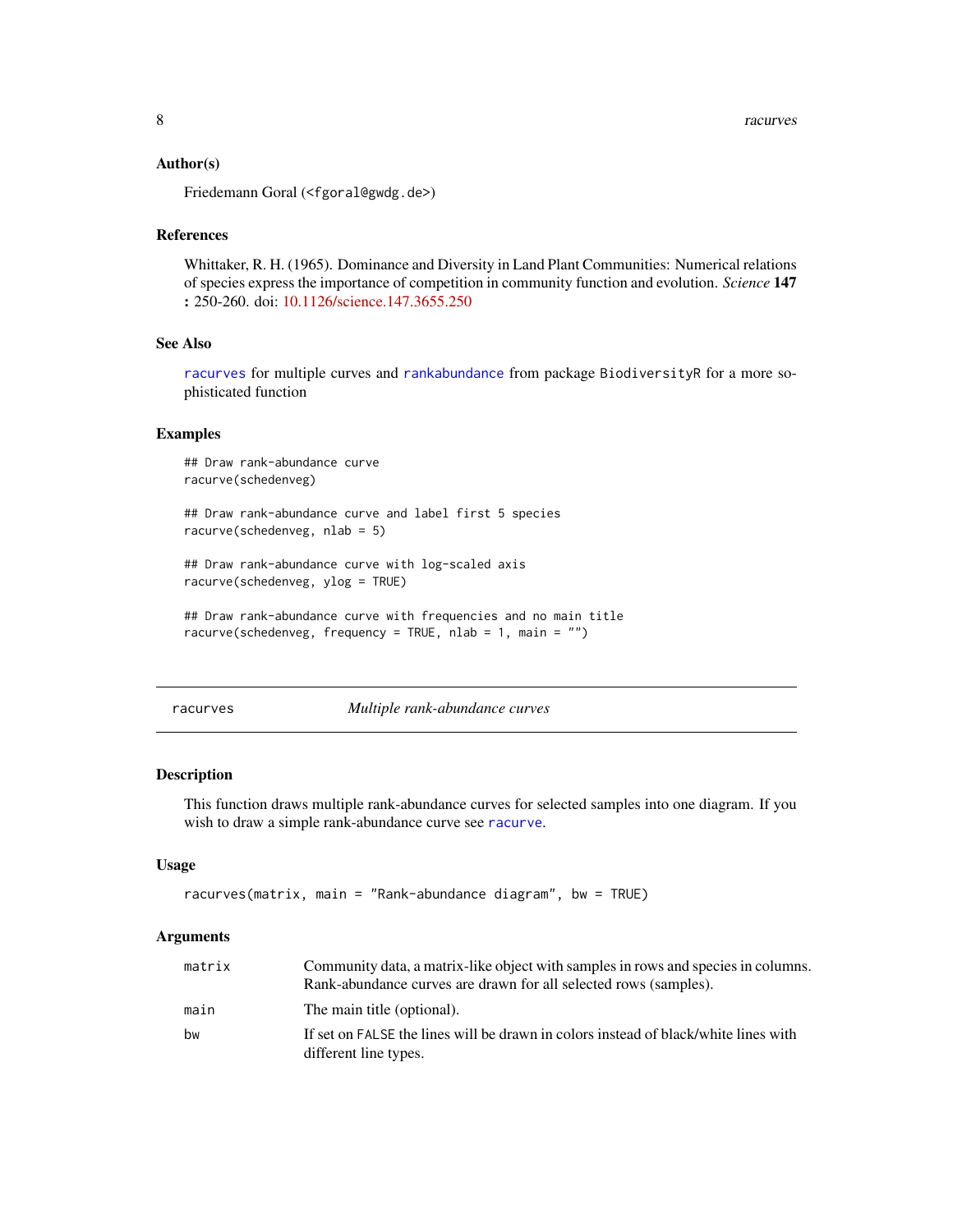#### <span id="page-8-0"></span>schedenenv 9

# Value

No return value, only diagram.

#### Details

Rank abundance curves or Whittaker plots (see Whittaker 1965) are used to display relative species abundance as biodiversity component. They are a means to visualize species richness and species evenness.

The axes of the diagram will be scaled according automatically. As the line type is used to differenciate between samples, a maximum of 6 curves per diagram is feasible in black/white mode.

#### Author(s)

Friedemann Goral (<fgoral@gwdg.de>)

#### References

Whittaker, R. H. (1965). Dominance and Diversity in Land Plant Communities: Numerical relations of species express the importance of competition in community function and evolution. *Science* 147 : 250-260. doi: [10.1126/science.147.3655.250](https://doi.org/10.1126/science.147.3655.250)

#### See Also

[racurve](#page-6-1) for a simple curve and [rankabundance](#page-0-0) from package BiodiversityR for a more sophisticated function

#### Examples

## Draw multiple rank-abundance curves for selected samples racurves(schedenveg[c(1,7,20,25), ])

## Draw multiple rank-abundance curves for selected samples with coloured lines racurves(schedenveg[c(1,7,20,25), ], bw = FALSE)

schedenenv *Header data for Vegetation releves from Scheden*

#### Description

An example vegetation dataset containing 28 grassland releves from Scheden, Niedersachsen, Germany. The releves were done May 2016 during a students field course at the University of Goettingen. Locations at the study site are based on the diploma thesis from Eichholz (1997)

#### Usage

schedenenv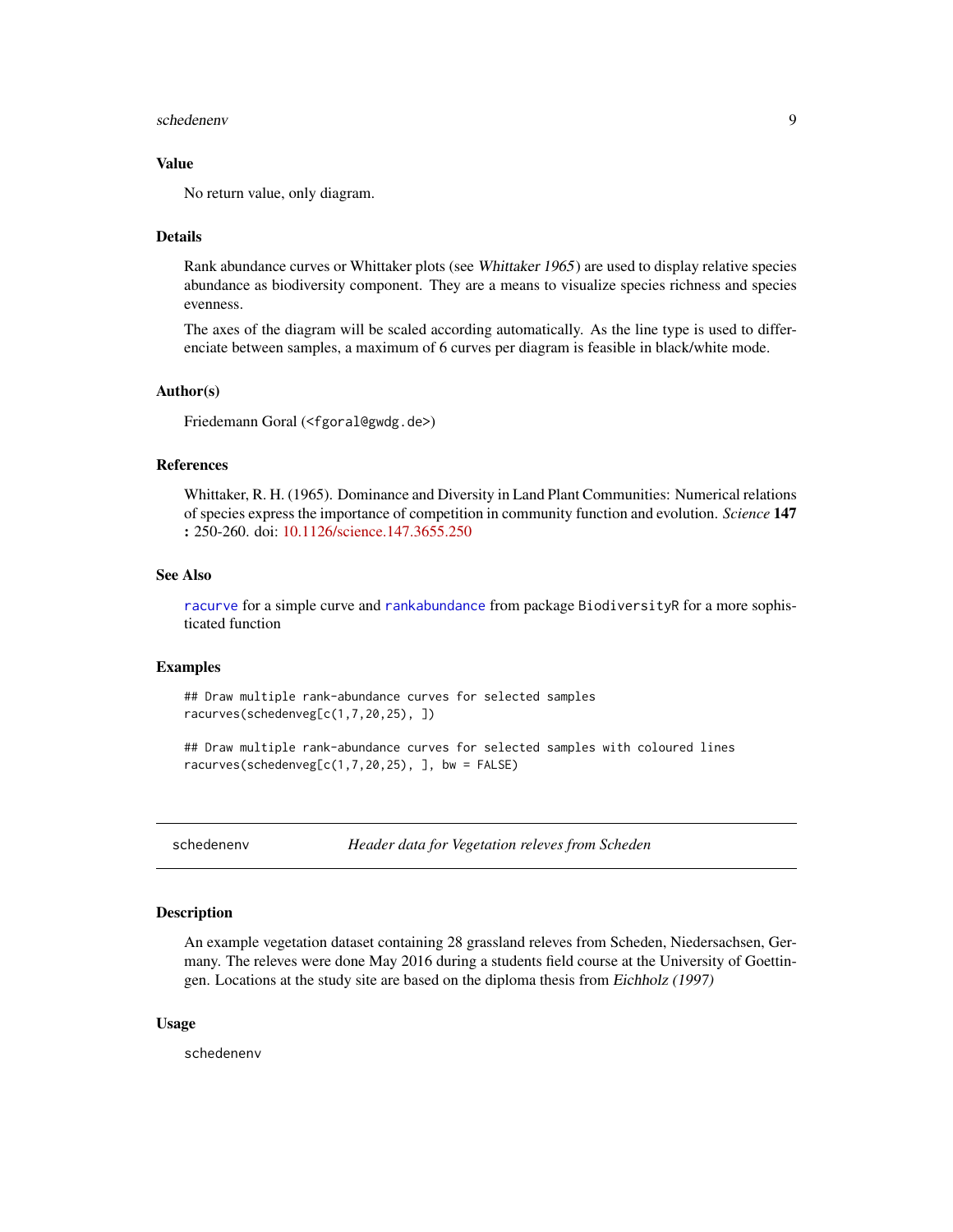### <span id="page-9-0"></span>10 schedenveg

## Format

A data frame with 28 rows (samples) and 10 variables

- comm: Plant community as defined in 1997: *Arrhenatheretum* or *Gentiano-Koelerietum*
- altit: Altitude (m)
- north: North value as cosinus of aspect
- slope: Slope (degrees)
- cov\_herb: Cover of herb layer  $(\%)$
- cov\_litt: Cover of litter (%)
- cov\_moss: Cover of mosses (%)
- cov\_opensoil: Cover of open soil  $(\%)$
- height\_herb: Average height of herb layer (cm)
- soil\_depth: Soil depth (cm)

# References

Eichholz, A. (1997): Wiesen und Magerrasen am Suedhang des Hohen Hagen. Diplomarbeit Biologie, University of Goettingen.

schedenveg *Vegetation releves from Scheden*

# Description

An example vegetation dataset containing 28 grassland releves from Scheden, Niedersachsen, Germany. The releves were done May 2016 during a students field course at the University of Goettingen. Locations at the study site are based on the diploma thesis from Eichholz (1997)

#### Usage

schedenveg

#### Format

A data frame with 28 rows (samples) and 155 variables (species)

# References

Eichholz, A. (1997): Wiesen und Magerrasen am Suedhang des Hohen Hagen. Diplomarbeit Biologie, University of Goettingen.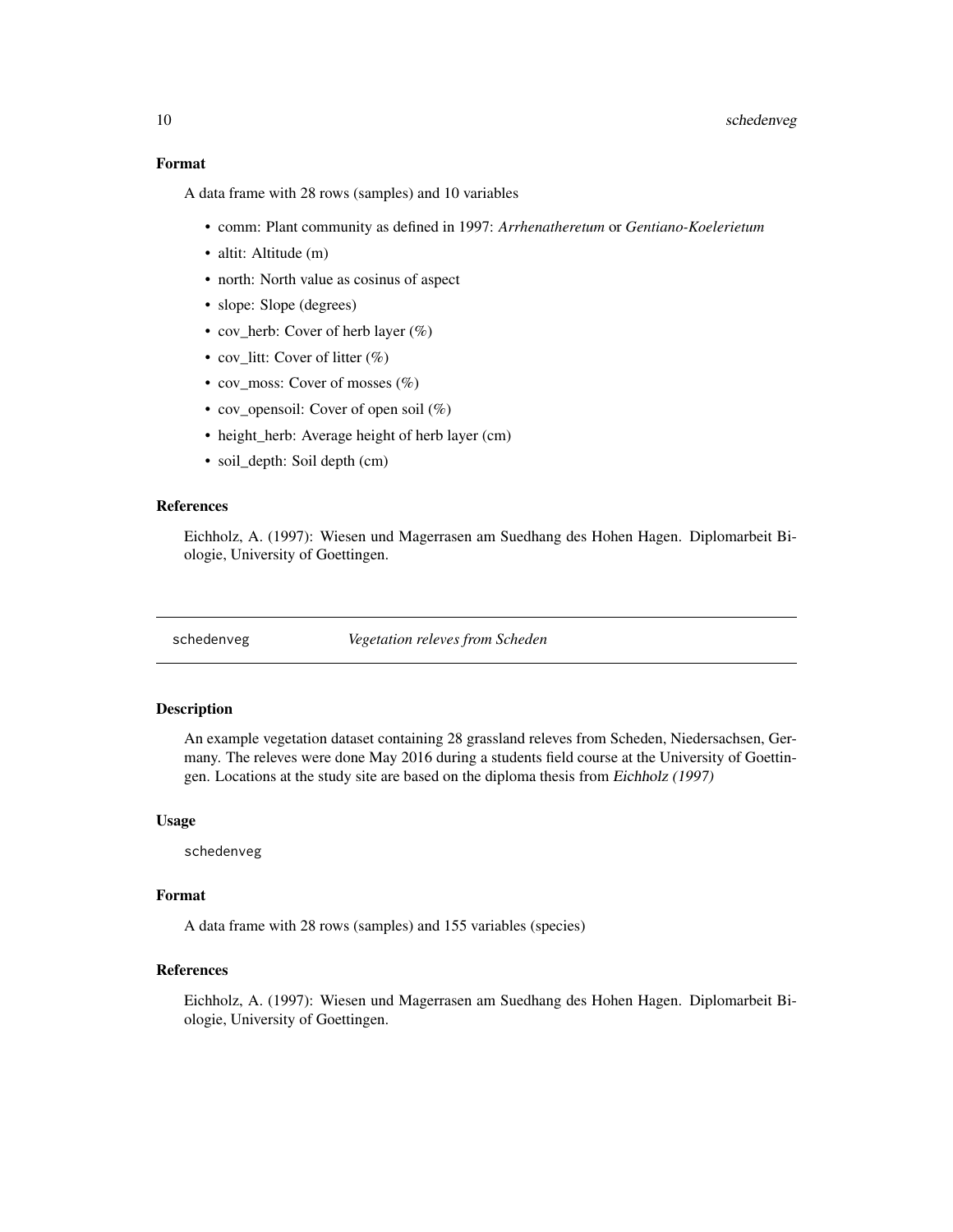# Description

Compute the standard error of the mean (SEM). The SEM is the standard deviation of the samplemean's estimate of a population mean. It therefore describes the accuracy of the calculation of a sample's mean. If na.rm is TRUE then missing values are removed before computation proceeds.

# Usage

sem(x, na.rm = FALSE)

#### Arguments

| $\boldsymbol{\mathsf{x}}$ | a numeric vector                           |
|---------------------------|--------------------------------------------|
| na.rm                     | logical. Should missing values be removed? |

#### Value

A numeric scalar – the standard error of the mean.

# Details

The SEM of a zero-length vector (after removal of NAs if na.rm = TRUE) is not defined and gives an error. The SEM of a length-one vector is NA.

## See Also

[sd](#page-0-0)

# Examples

```
## Calculate mean and SEM for variable soil depth
mean(schedenenv$soil_depth)
sem(schedenenv$soil_depth)
```
<span id="page-10-0"></span>sem and the set of the set of the set of the set of the set of the set of the set of the set of the set of the set of the set of the set of the set of the set of the set of the set of the set of the set of the set of the s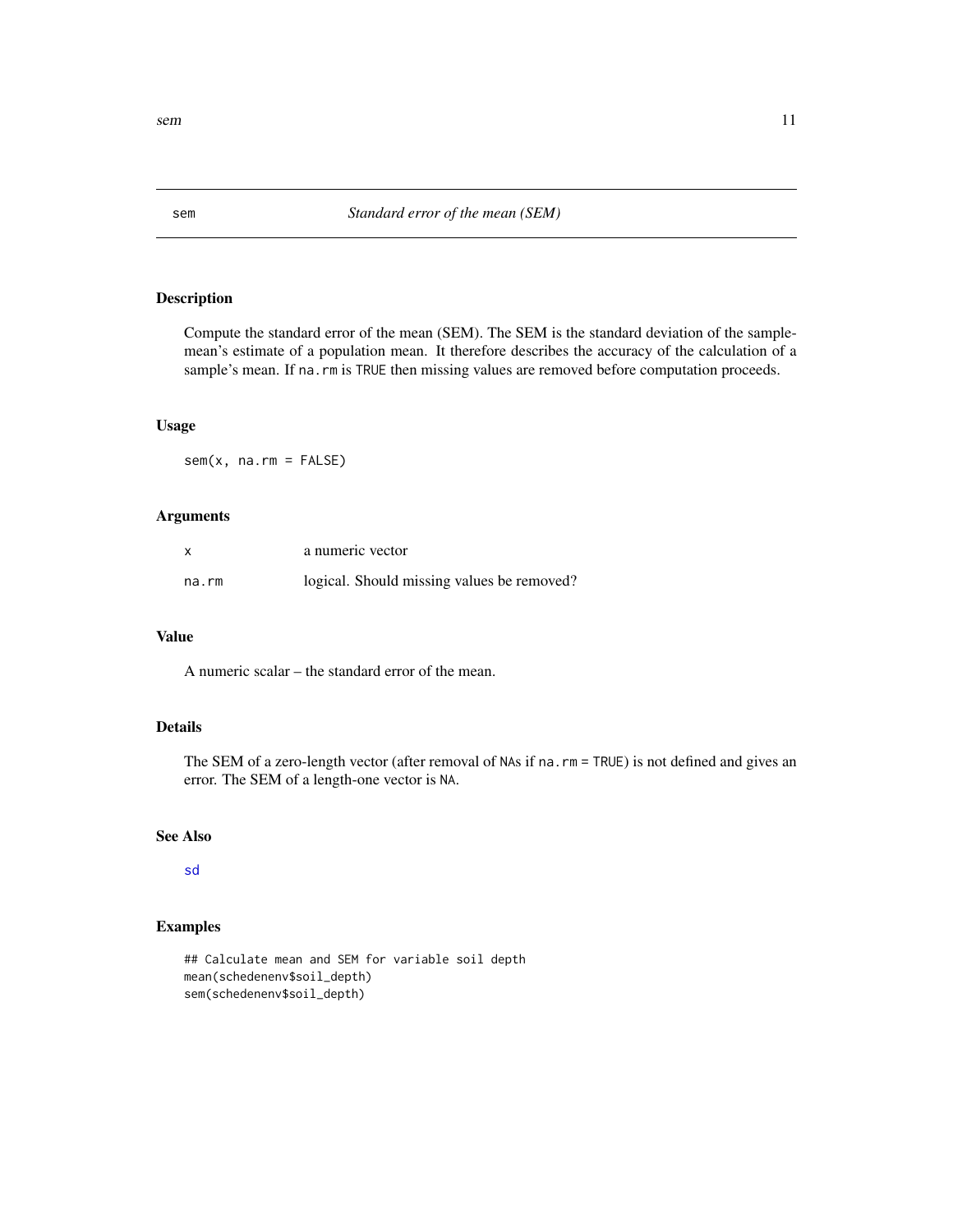<span id="page-11-0"></span>

# Description

This function fits species response curves to visualize species responses to environmental gradients or ordination axes. It is based on Logistic Regression using Generalized Linear Models (GLMs) or Generalized Additive Models (GAMs) with integrated smoothness estimation. The function can draw response curves for single or multiple species.

# Usage

```
specresponse(
  species,
  var,
 main,
 xlab,
 model = "auto",
 \text{method} = \text{"env",}axis = 1,
 points = FALSE,
 bw = FALSE,lwd = NULL)
```
# Arguments

| species | Species data (either a community matrix object with samples in rows and species<br>in columns - response curves are drawn for all (selected) columns; or a single<br>vector containing species abundances per plot).                                                                                                |
|---------|---------------------------------------------------------------------------------------------------------------------------------------------------------------------------------------------------------------------------------------------------------------------------------------------------------------------|
| var     | Vector containing environmental variable (per plot) $OR$ vegan ordination result<br>object if method $=$ "ord".                                                                                                                                                                                                     |
| main    | Optional: Main title.                                                                                                                                                                                                                                                                                               |
| xlab    | Optional: Label of x-axis.                                                                                                                                                                                                                                                                                          |
| model   | Defining the assumed species response: Default model = "auto" selects the<br>model automatically based on AIC. Other methods are model = "linear" (lin-<br>ear response), model = "unimodal" (unimodal response), model = "bimodal"<br>(bimodal response) and model $=$ "gam" (using GAM with regression smoother). |
| method  | Method defining the type of variable. Default method = "env" fits a response<br>curve to environmental variables. Alternatively method = "ord" fits a response<br>along ordination axes.                                                                                                                            |
| axis    | Ordination axis (only if method $=$ "ord").                                                                                                                                                                                                                                                                         |
| points  | If set on TRUE the species occurrences are shown as transparent points (the darker<br>the point the more samples at this x-value). To avoid overlapping they are shown<br>with vertical offset.                                                                                                                     |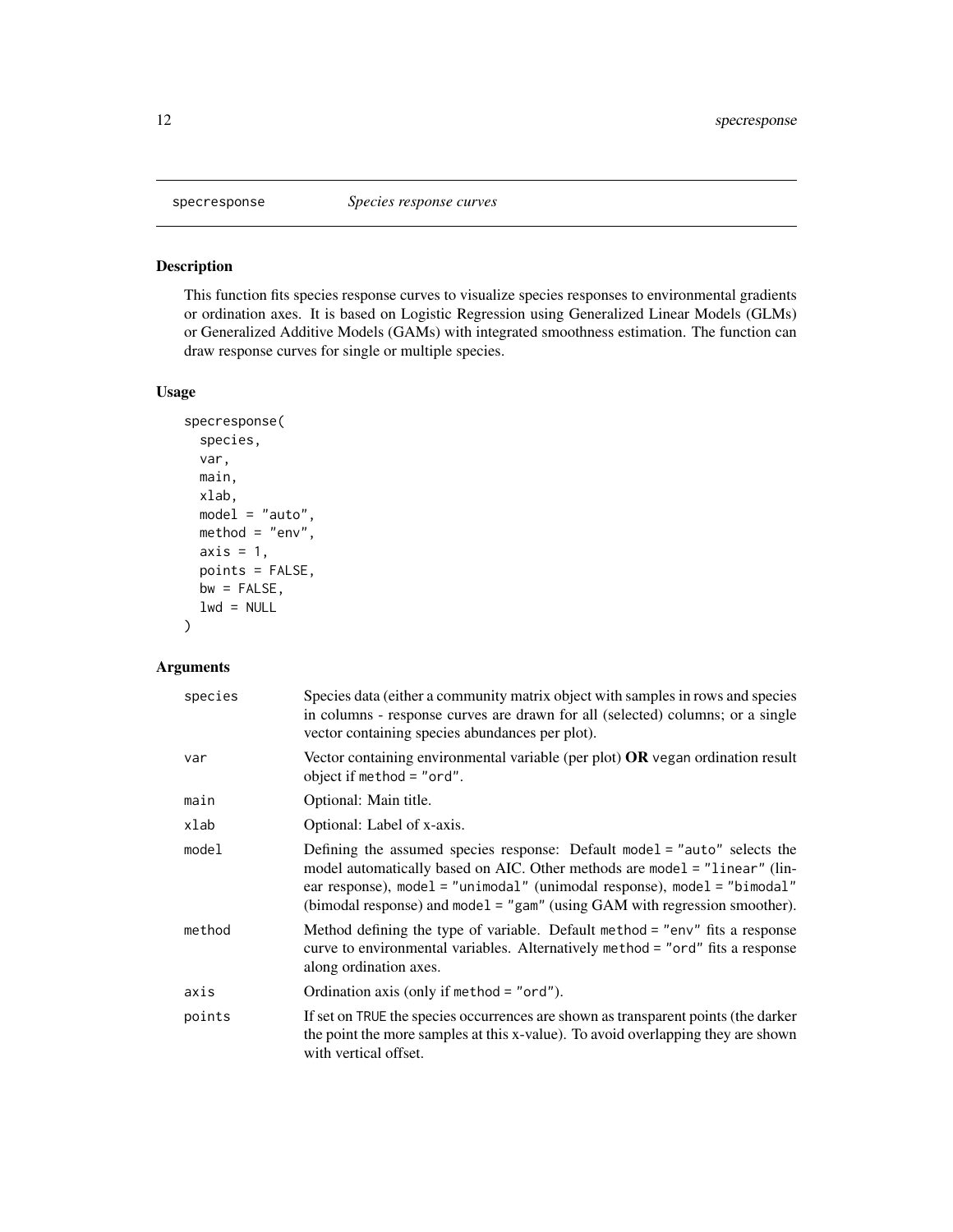#### <span id="page-12-0"></span>specresponse 13

| bw  | If set on TRUE the lines will be drawn in black/white with different line types |
|-----|---------------------------------------------------------------------------------|
|     | instead of colors.                                                              |
| 1wd | Optional: Graphical parameter defining the line width.                          |

#### Value

Returns character string with information on model type and parameters per species.

No return if model type predefined *linear* or *unimodal*.

#### Details

For response curves based on environmental gradients the argument var takes a single vector containing the variable corresponding to the species abundances.

For a response to ordination axis (method = "ord") the argument var requires a vegan ordination result object (e.g. from [decorana](#page-0-0), [cca](#page-0-0) or [metaMDS](#page-0-0)). First axis is used as default.

By default the response curves are drawn with automatic GLM model selection based on AIC out of GLMs with 1 - 3 polynomial degrees (thus excluding bimodal responses which must be manually defined). The GAM model is more flexible and choses automatically between an upper limit of 3 - 6 degrees of freedom for the regression smoother.

Available information about species is reduced to presence-absence as species abundances can contain much noise (being affected by complex factors) and the results of Logistic Regression are easier to interpret showing the "probabilities of occurrence". Be aware that response curves are only a simplification of reality (model) and their shape is strongly dependent on the available dataset.

#### Author(s)

Friedemann Goral (<fgoral@gwdg.de>)

#### Examples

```
## Draw species response curve for one species on environmental variable
## with points of occurrences
specresponse(schedenveg$ArrElat, schedenenv$soil_depth, points = TRUE)
## Draw species response curve on environmental variable with custom labels
specresponse(schedenveg$ArrElat, schedenenv$soil_depth, points = TRUE,
      main = "Arrhenatherum elatius", xlab = "Soil depth")
## Draw species response curve on ordination axes
## First calculate DCA
library(vegan)
scheden.dca <- decorana(schedenveg)
# Using a linear model on first axis
specresponse(schedenveg$ArrElat, scheden.dca, method = "ord", model = "linear")
# Using an unimodal model on second axis
specresponse(schedenveg$ArrElat, scheden.dca, method = "ord", axis = 2, model = "unimodal")
```
## Community data: species (columns) need to be selected; call names() to get column numbers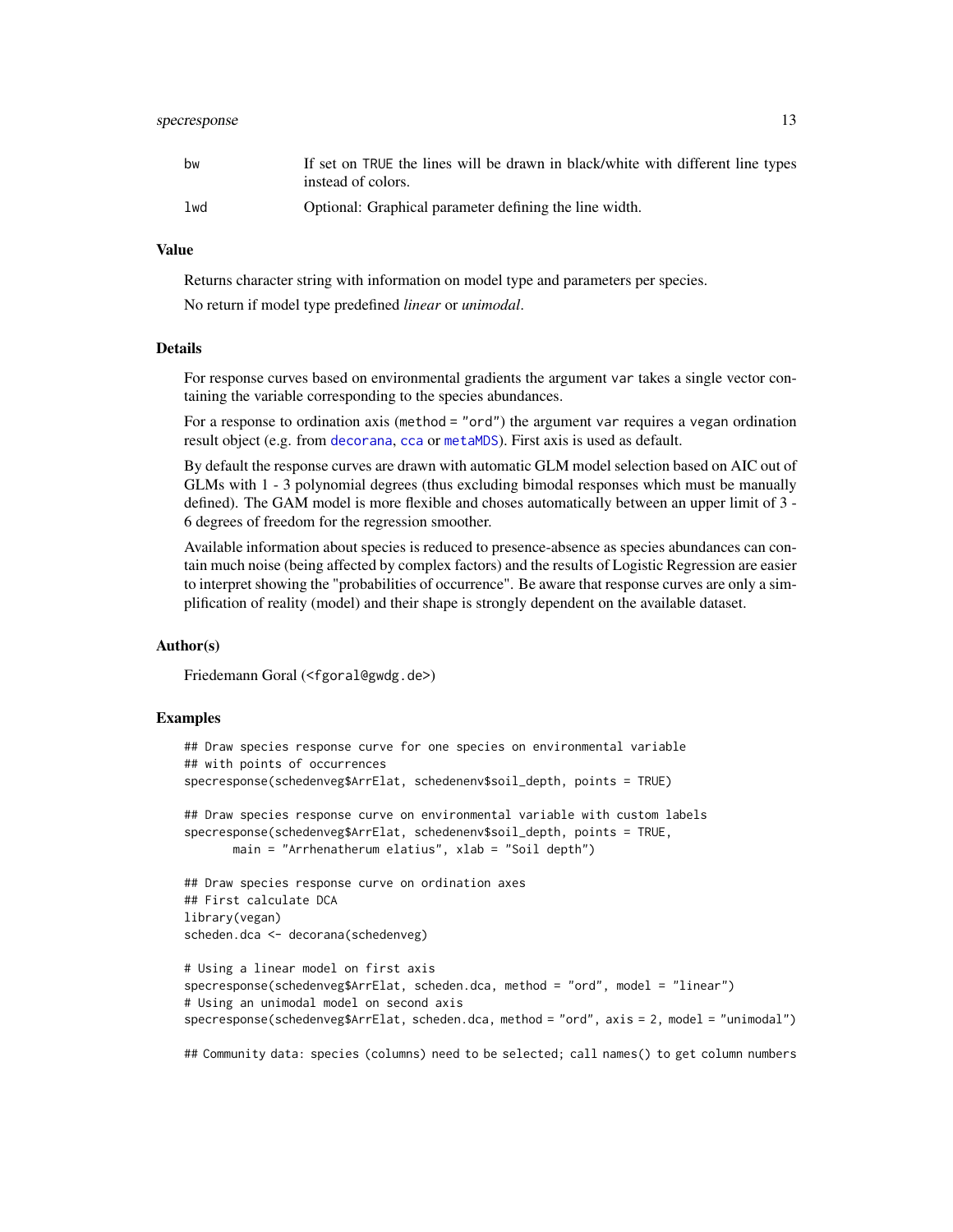```
names(schedenveg)
## Draw multiple species response curves on variable in black/white
specresponse(schedenveg[ ,c(9,18,14,19)], schedenenv$height_herb, bw = TRUE)
## Draw the same curves based on GAM
specresponse(schedenveg[ ,c(9,18,14,19)], schedenenv$height_herb, bw = TRUE, model = "gam")
## Draw multiple species response curves on variable with
## custom x-axis label and points of occurrences
specresponse(schedenveg[ ,c(9,18,14,19)], schedenenv$height_herb,
    xlab = "Height of herb layer (cm)", points = TRUE)
## Draw multiple species response curves on ordination axes
specresponse(schedenveg[ ,c(9,18,14,19)], scheden.dca, method = "ord")
```

```
specresponse(schedenveg[ ,c(9,18,14,19)], scheden.dca, method = "ord", axis = 2)
```